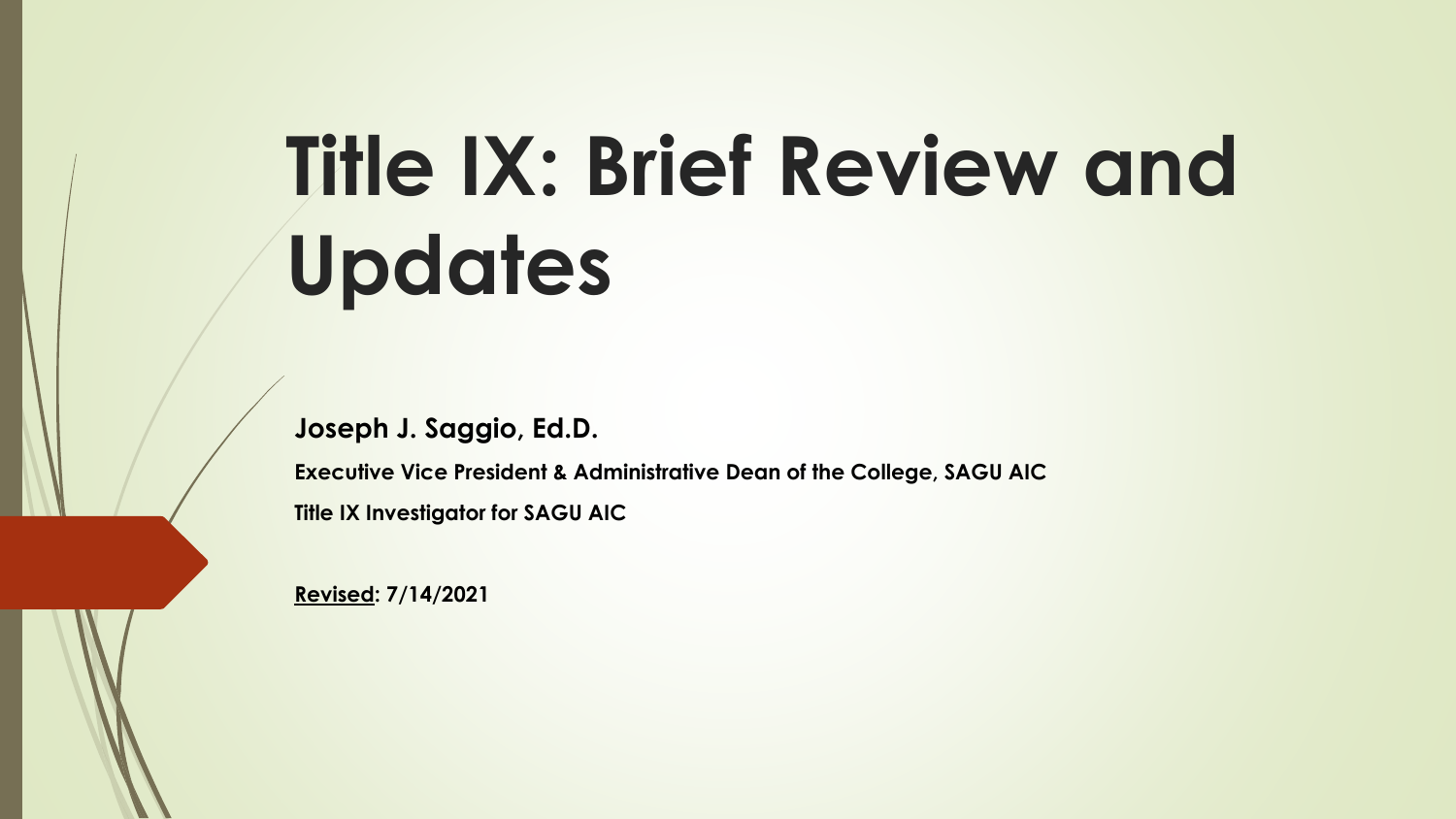### **What is Title IX?**

On June 23, 1972, the President signed **Title IX** of the **Education** Amendments of 1972, 20 U.S.C. §1681 et seq., into law. **Title IX** is a comprehensive federal law that prohibits discrimination on the basis of sex in any federally funded **education** program or activity.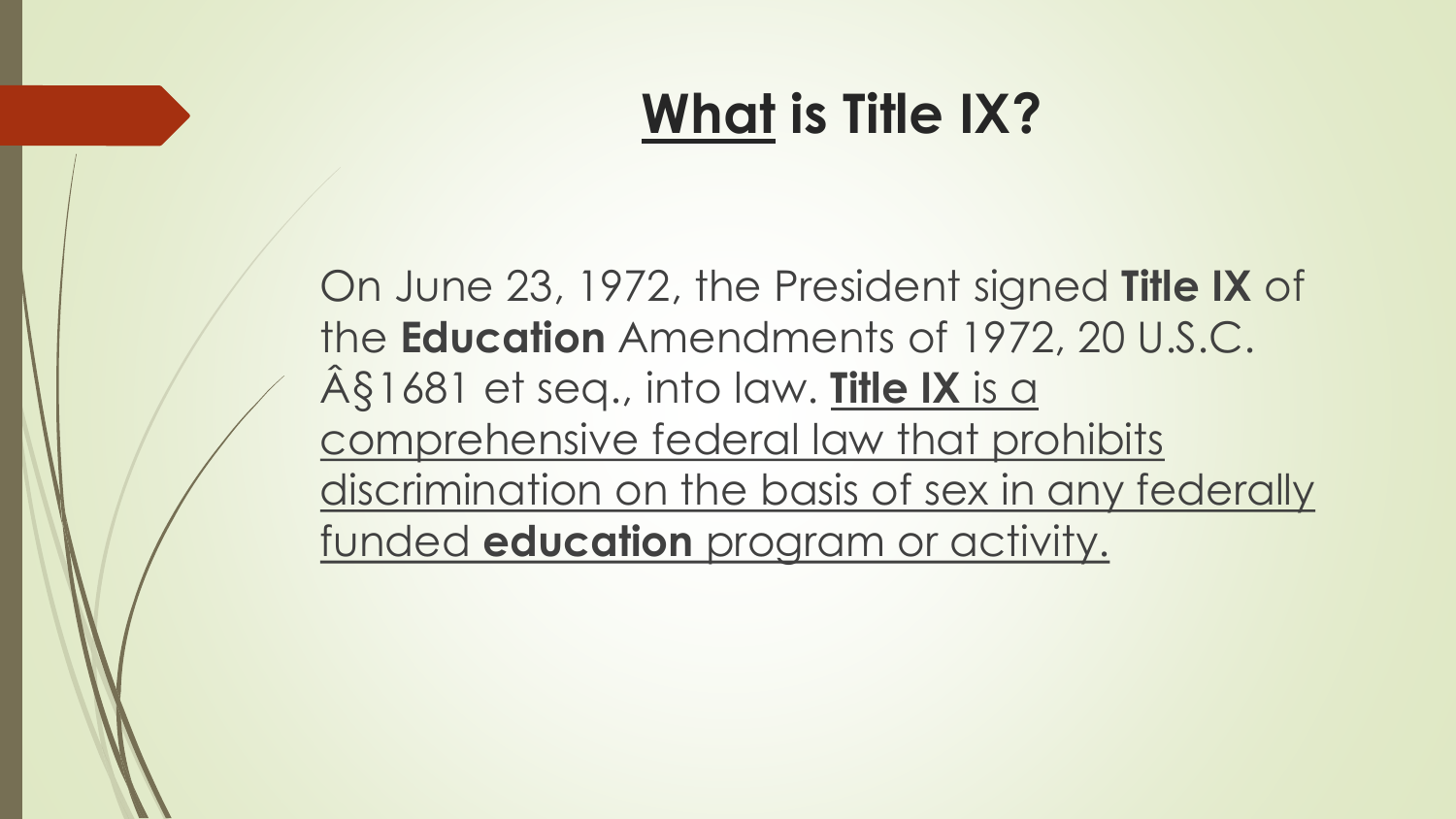#### **Title IX Policy**:

No person in the United States shall, on the basis of sex, be excluded from participation in, be denied the benefits of, or be subjected to discrimination under any education program or activity receiving Federal financial assistance.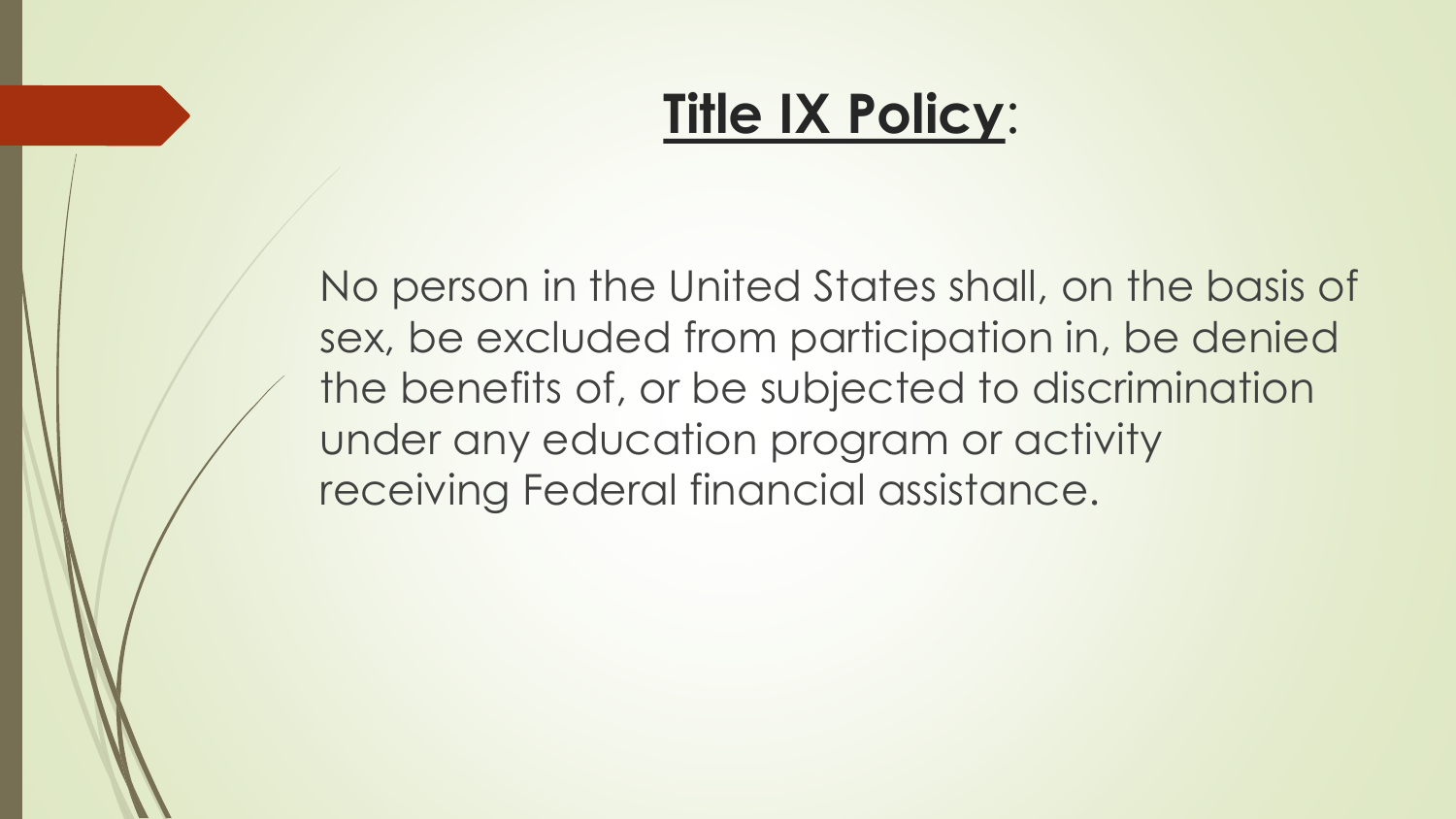# **Title IX's main purposes are as follows:**

- Its primary objective is to prohibit discrimination on the basis of sex in any federally funded education program or activity.
- With few exceptions, Title IX applies with a few specific objectives to all aspects of federally funded educational programs or activities
- Title IX also addresses the requirements of the **Campus Sexual Violence Elimination Act**, or **Campus SaVE Act (SaVE),** a 2013 amendment to the federal **Jeanne Clery Act**. The SaVE Act addresses sexual violence in the form of sexual assault, domestic violence, dating violence and stalking. *For our purposes Title IX includes the concerns of the Campus SaVE Act.*
- At the national level Title IX is enforced by the US Department of Education's Office of Civil Rights (OCR) which is empowered to conduct compliance reviews and respond to allegations of abuse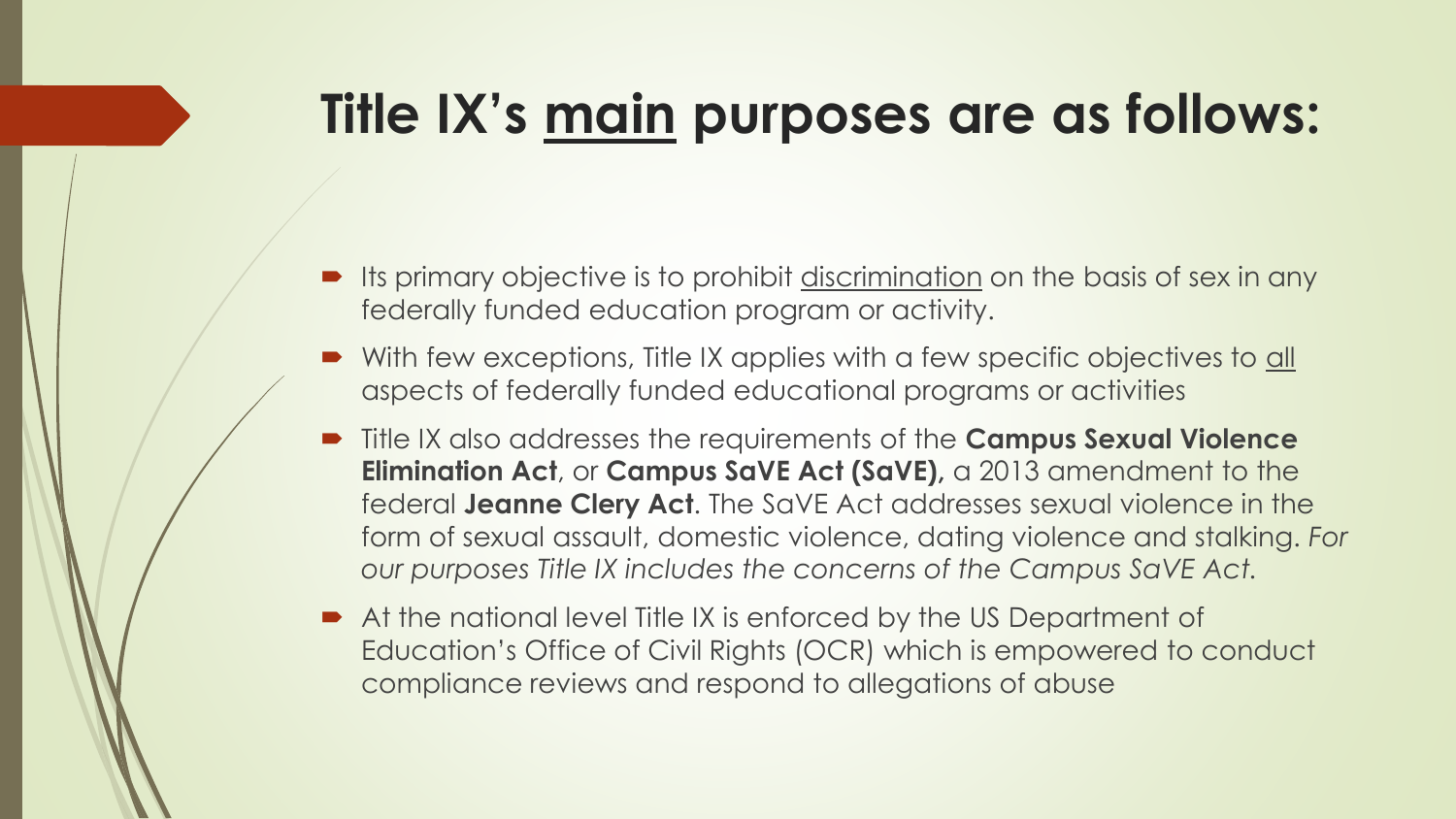# **In effect Title IX exists for the following reasons:**

- $\blacksquare$  To prevent sex discrimination in any educational programs and to ensure equitable funding for all programs
- In the past the case law related to Title IX dealt primarily with parity in the funding of sports programs to ensure that female sports programs were not discriminated against in terms of funding
- In recent years Title IX has been expanded to include protection from rape, unwanted sexual advances, and hostile environments directed towards females (students, staff, and faculty)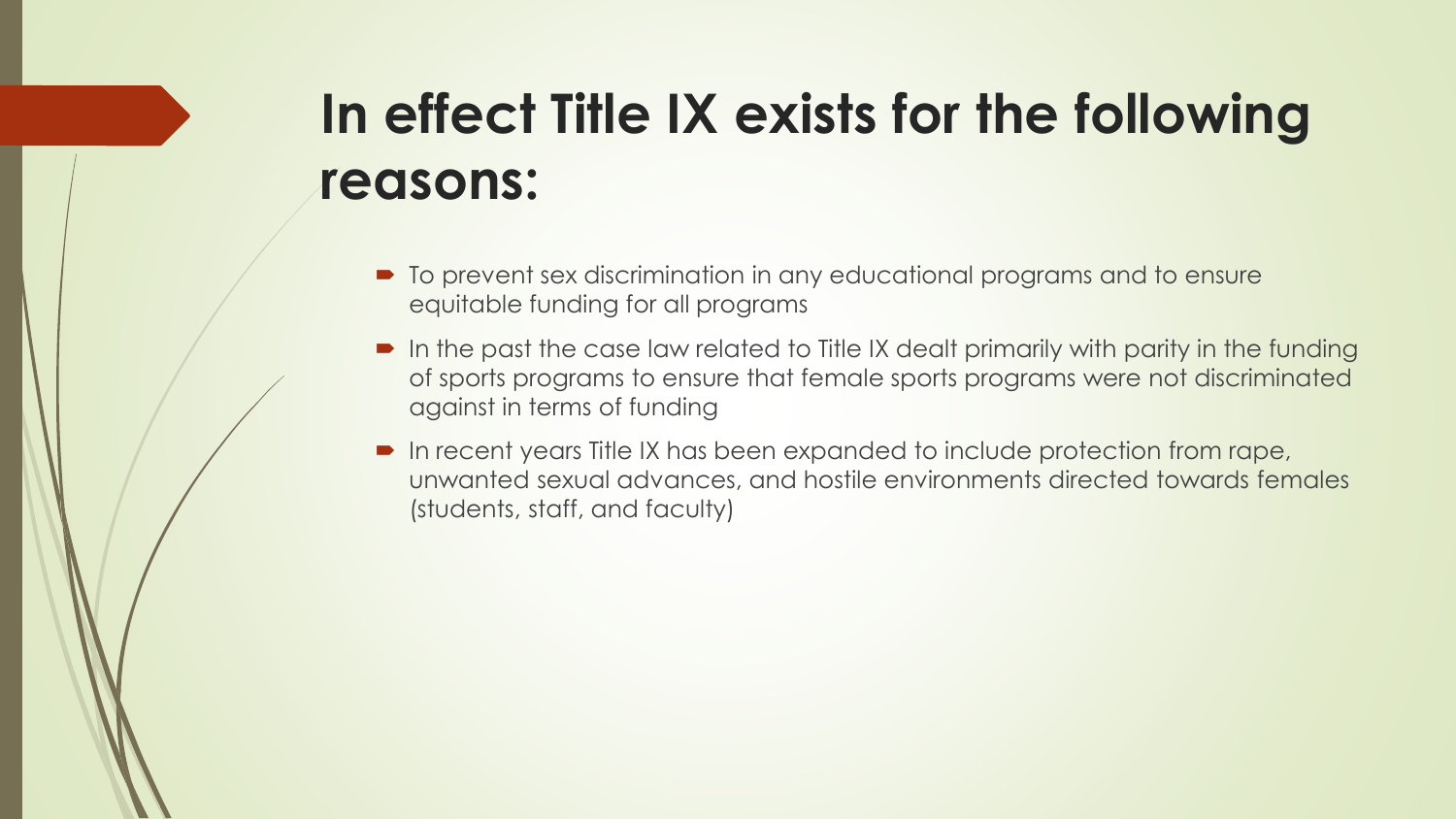## **Examples of situations that fall under the purview of Title IX:**

- Unfair funding practices in sports programs that serve to discriminate against a person based on their sex
- A person who is discriminated against in their job based on their gender (i.e., denied promotion, subject to hostile work environment, exposed to requests for *quid pro quo*)
- Students who are placed in situations where they are discriminated against in the classroom, on a job, or placed in a *quid pro quo* situation
- Men who have female supervisors or female professors could also file a Title IX grievance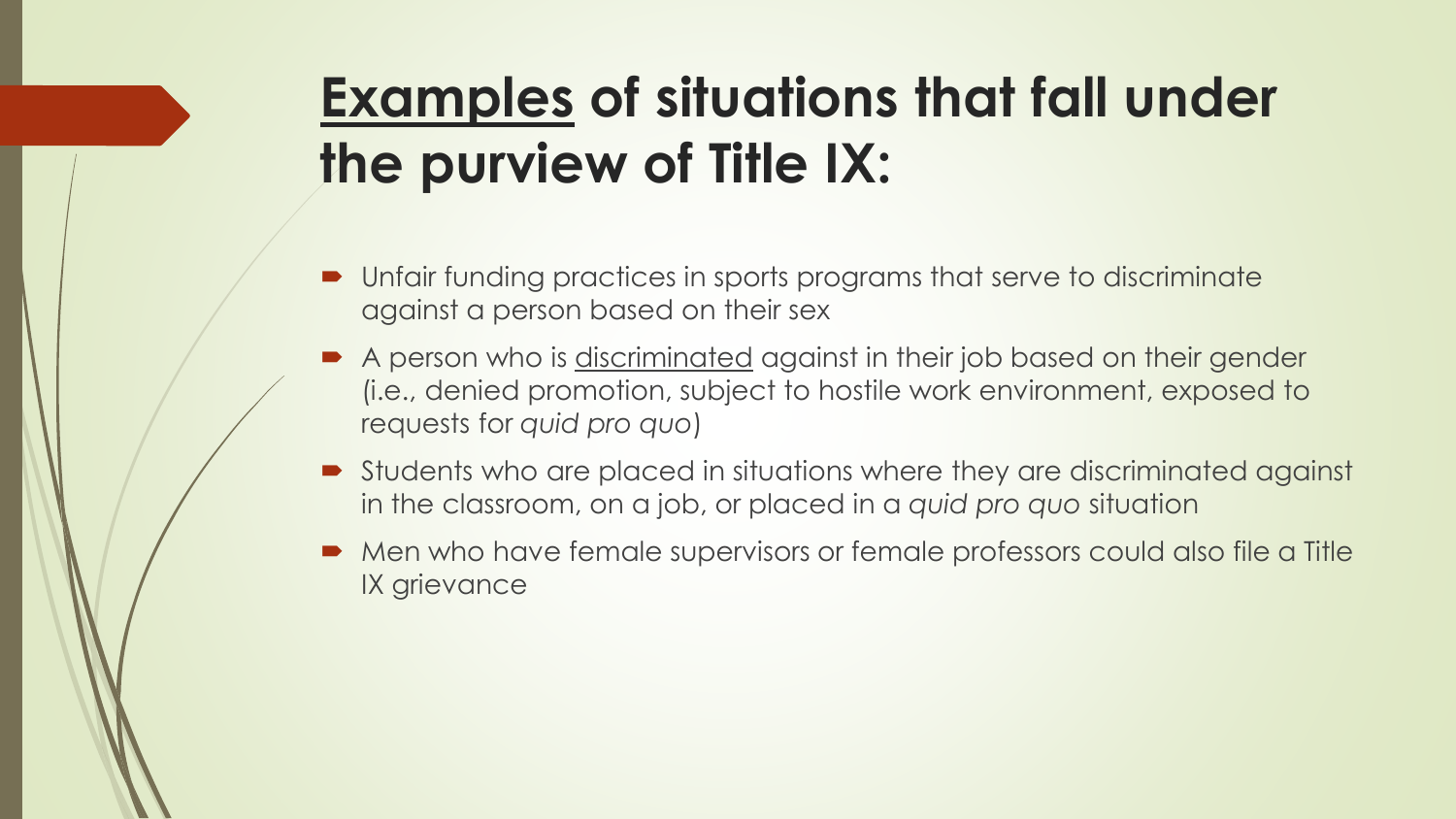#### **What do I do if I believe I am a victim of, or if someone reports to me that they believe they are a victim of a Title IX violation?**

- Whenever someone comes to you and says they have to tell you something and you "can't tell anyone" be very careful about agreeing to do this without hearing what it is!
- You need to report a violation of Title IX to one of the Title IX personnel either on this campus or at SAGU if you become aware of it.
- Even if a crime has been committed that falls under Title IX and the police are contacted, the incident still needs to be reported to Title IX personnel.
- Courts are not accepting "ignorance" or "deliberate indifference" as a defense, they are sometimes responding with "You should have known." We must be proactive!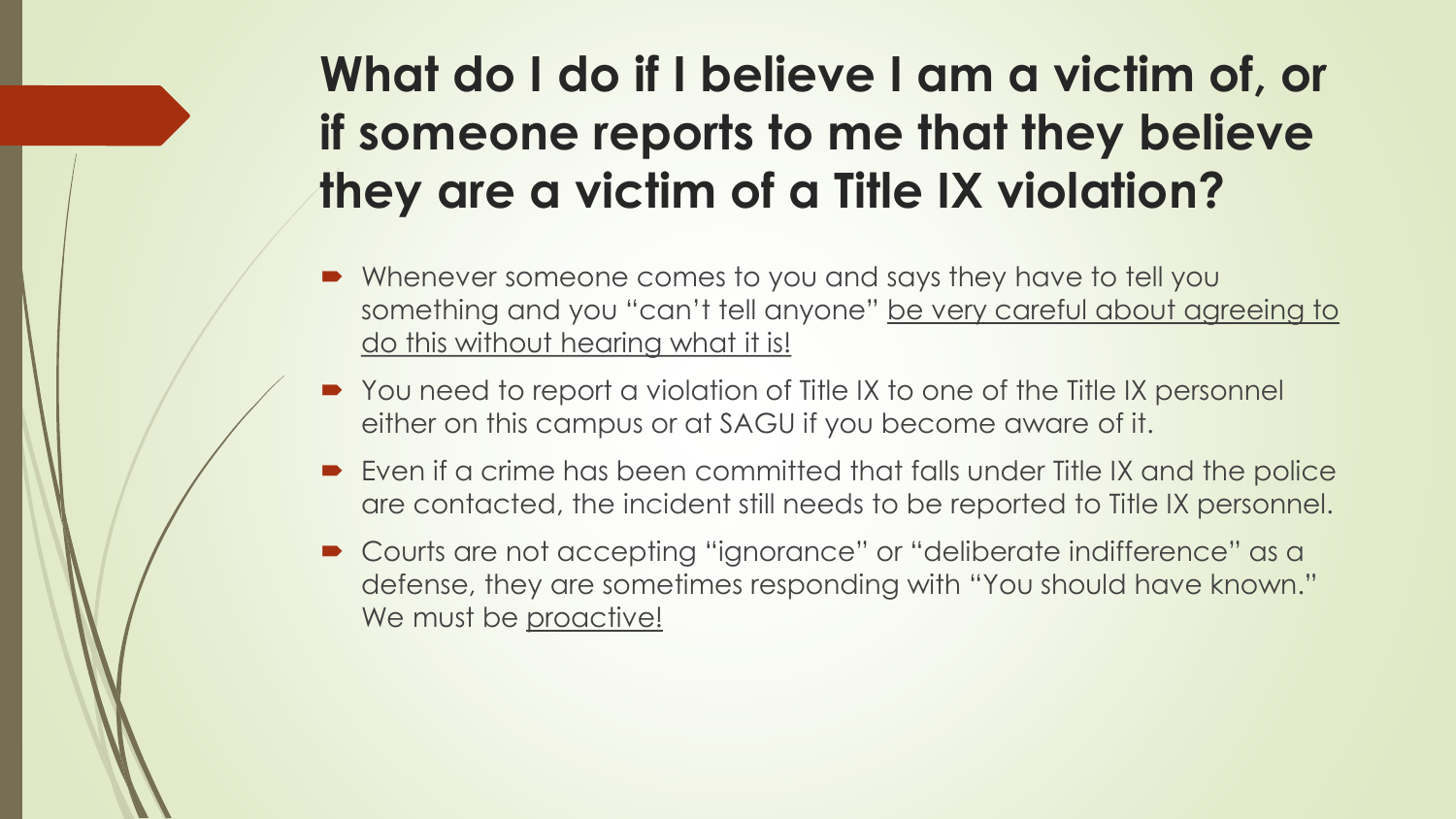## **Duties of the Title IX Investigative Team:**

- Thoroughly investigate any valid allegations of Title IX incidents
- Call in and interview the complainant(s) and respondent(s) as well as witnesses (calling back people for subsequent interviews is frequently necessary in order to gain a full grasp of the available facts)
- Maintain an air of impartiality and fairness throughout the interview process
- Create and maintain a careful written report summarizing the event(s) as accurately as possible with a recommendation(s) as to whether or not the incident is more than likely to have occurred.
- Never try to bully or intimidate a complainant into not making a report because it might "stir things up" or "cause us to be sued."
- Maintain confidentiality throughout the process and subsequent to the incident(s).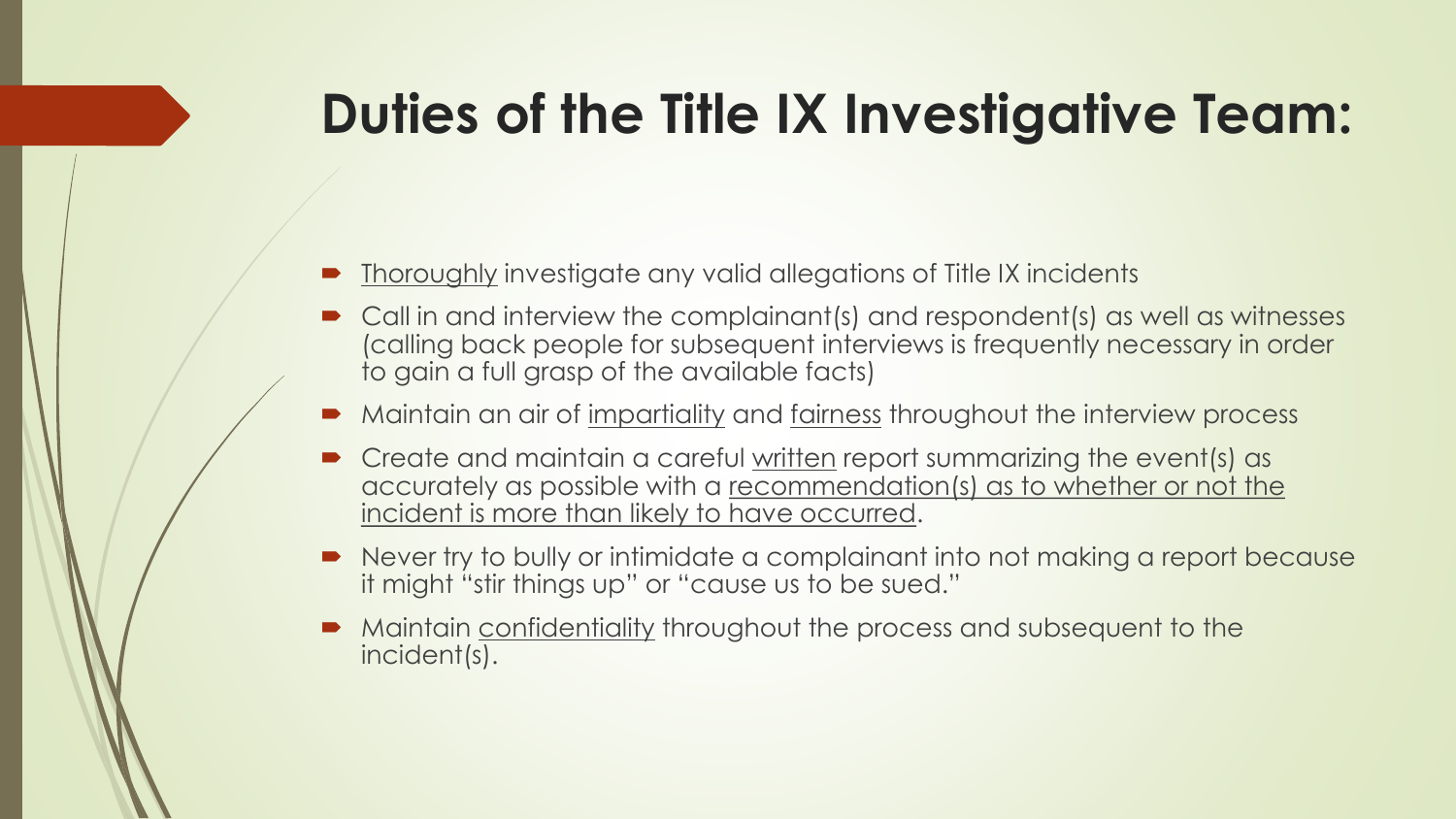### **Standard of evidence**

- In a US court of law the standard is guilt must be established "beyond a reasonable doubt."
- However, under Title IX the standard of guilt is established by "a preponderance of evidence." In other words, the standard of guilt is basically that the person(s) is more likely than not *guilty*. (Note: this is a lower standard than our courts of law.)
- Under the new regulations more protection is offered to the respondant (accused) who previously operated virtually under a virrtual presumption of guilt.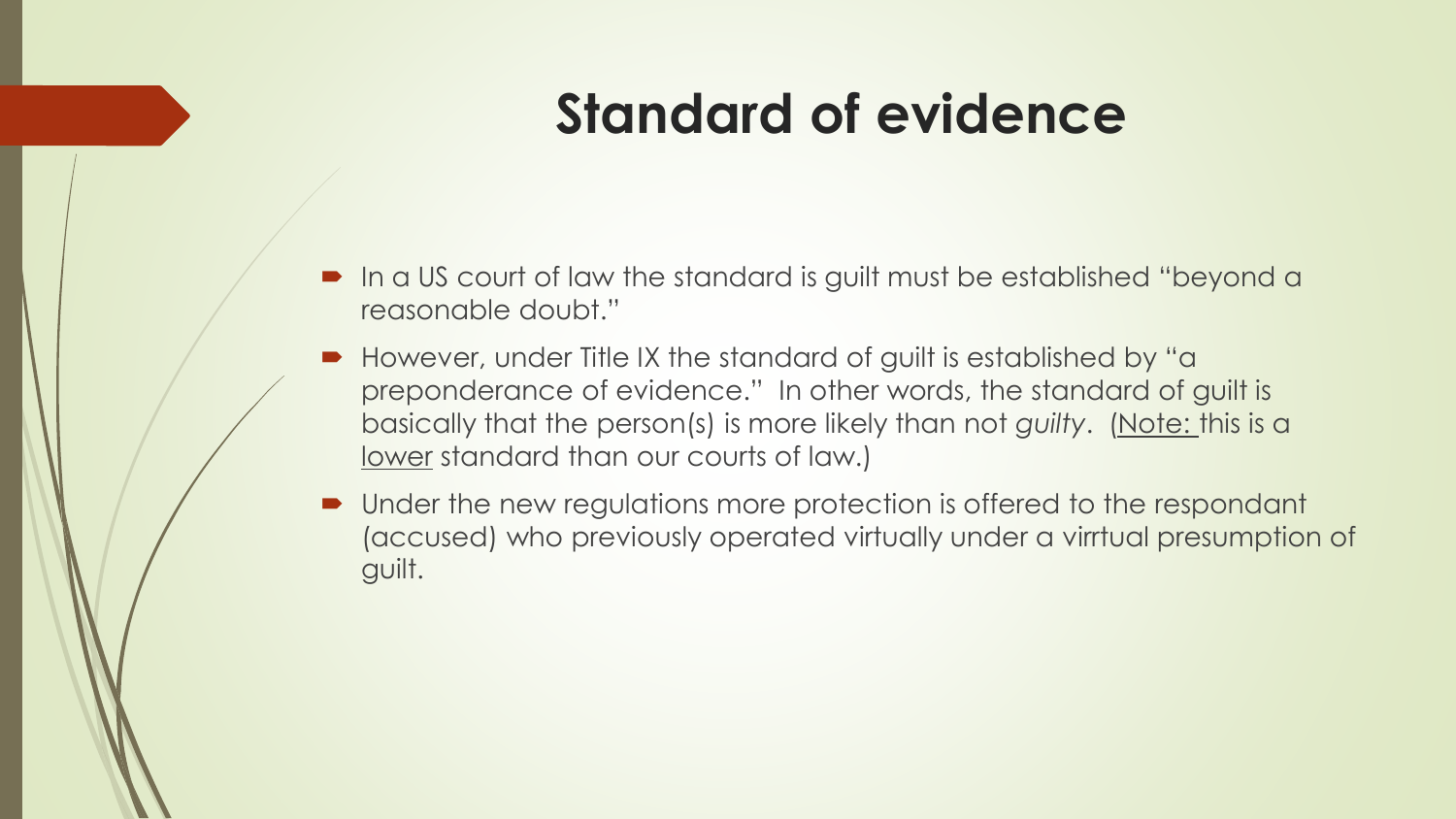## **Brief mention of new developments:**

- The complete text of the <u>new</u> changes is 2,033 pages!
- They went into effect on August 14, 2020
- **Core provisions including the requirement for live hearings and** cross-examinations remain. (Note: these are quasi-judicial in tone and must be properly recorded and preserved.)
- Both complainants (plaintiffs) and respondants (defendants)are allowed to have representation in the proceedings
- A cornerstone of the final regulations is the "deliberate indifference" as explained in the *Gebser* and *Davis* cases. (See next slide.)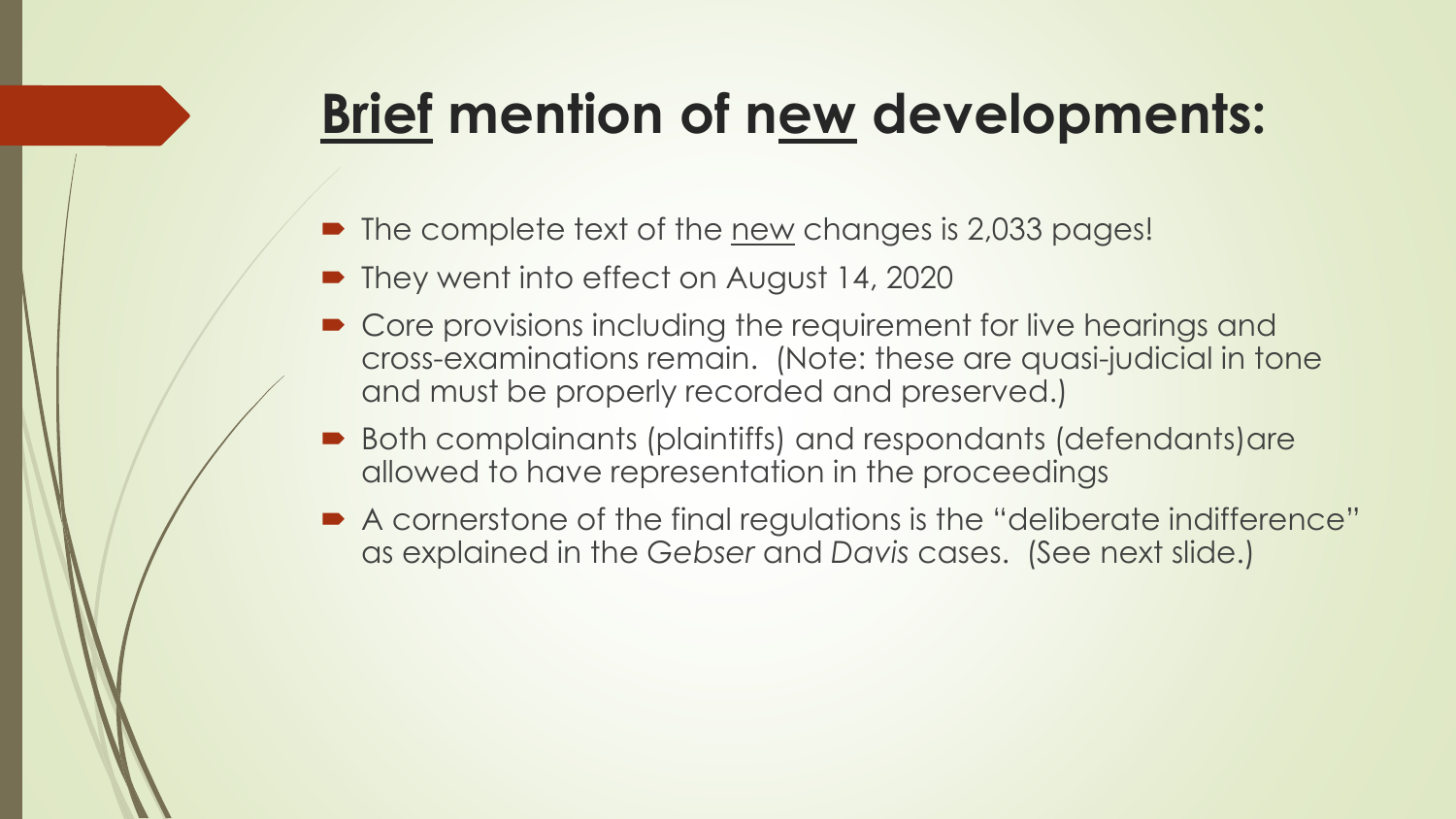#### **"Deliberate indifference" defined**

"Under the Gebser/Davis standard, an institution is liable in a civil suit under Title IX only if: (1) it has actual knowledge of sexual harassment occurring in a setting where the institution exercises substantial control over the alleged harasser and the context in which the alleged harassment occurs; (2) the institution's response is deliberately indifferent (i.e., clearly unreasonable); and (3) as a result of the institution's deliberate indifference, it subjects its students to sex discrimination in its education programs and activities. The standards in the regulation for triggering institutional response, assessing the adequacy of an institution's response, the programmatic reach of Title IX and the definition of sexual harassment are all derived from the civil liability standards articulated in Gebser/Davis." (Husch Blackwell, "Summary of Final Title IX Regulation," May 6, 2020, p. 1)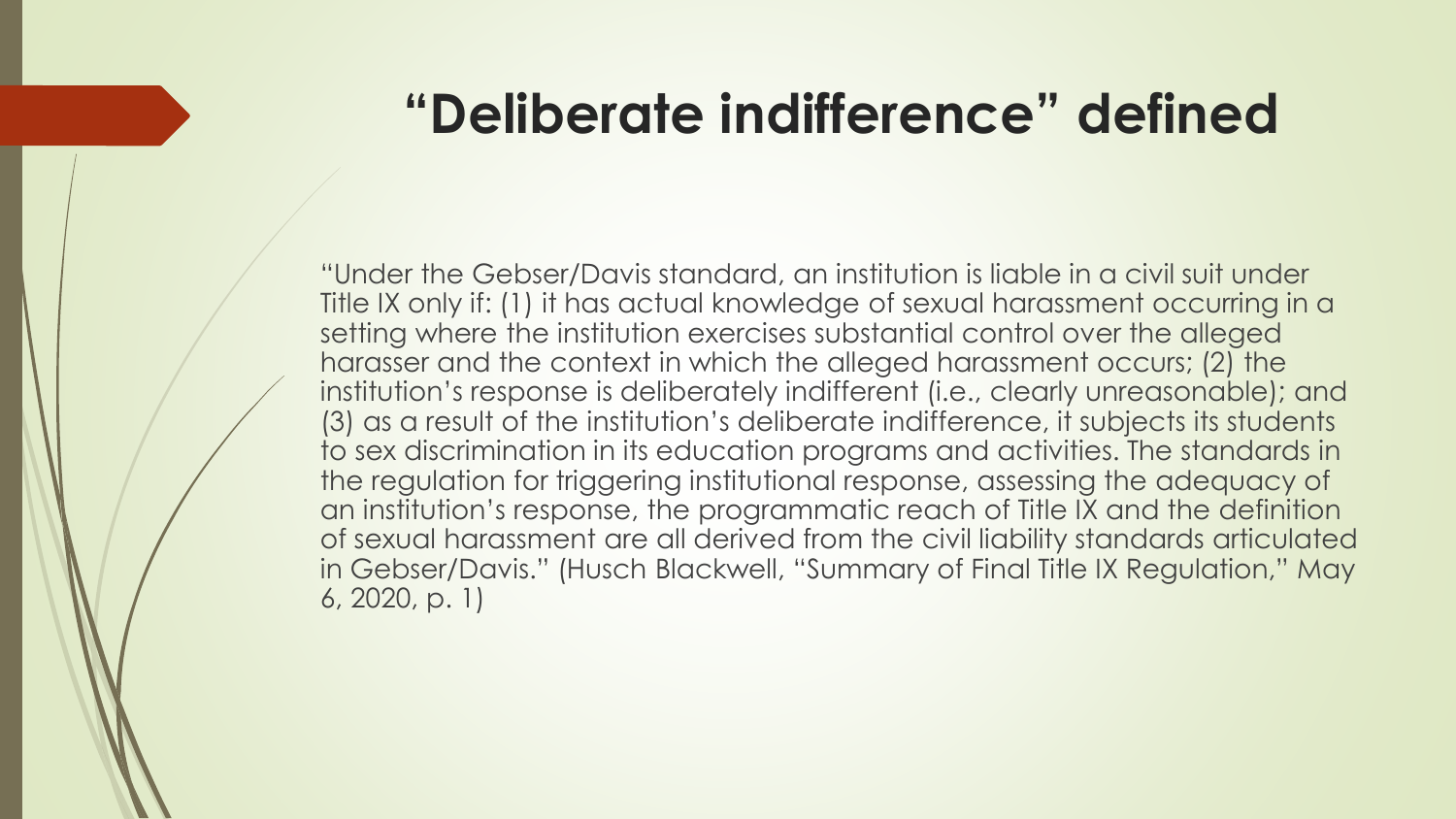#### **In other words . . .**

- We are only responsible for occurrences that happen in locations or contexts under the direct purview of this institution
- However, an institution cannot be "deliberately" indifferent" but it must reasonably expect to be aware of situations where discrimination or abuse took place.
- The institution must not have policies or practices in place that place students or employees at risk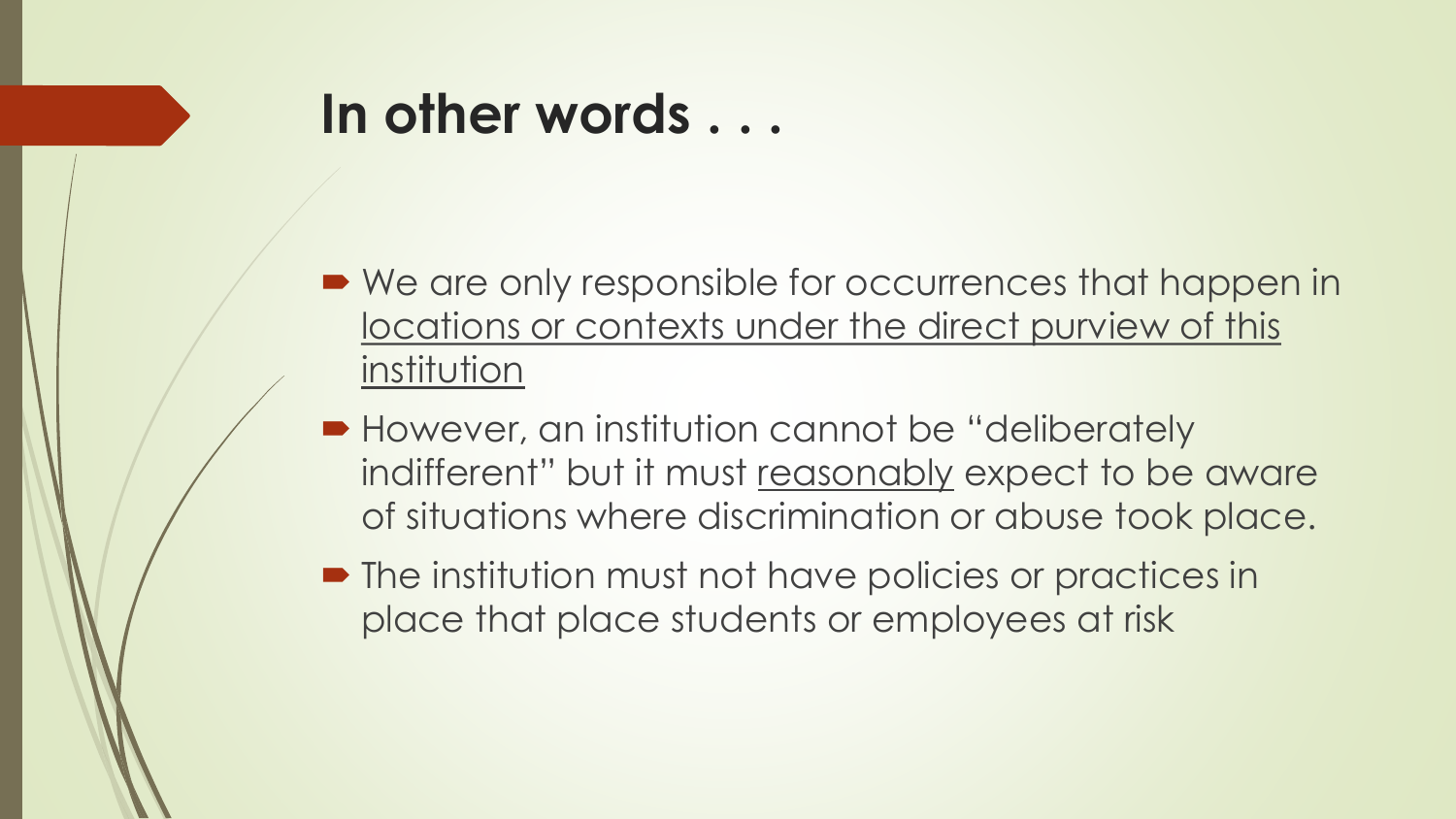#### **Dispute resolution matters**

- Grievances can only be filed by an alleged victim or the Title IX Coordinator.
- An important caveat is as follows: "at the time of making a complaint, an alleged victim must be participating in or attempting to participate in the institution's education program or activity. Effectively, this means an institution will have discretion not to initiate the Title IX grievance process for complaints made by former students or employees." (Husch Blackwell, "Summary of Final Title IX Regulation," May 6, 2020, p. 2)
- Under the new guidelines, institutions cannot require students or employees to waive the Title IX quasi-judicial process as a condition of admission or employment.
- However, if the parties wish to move towards a more informal process rather than the quasi-judicial process requiring a formal hearing, calling of witnesses, etc., they may do so but a formal complaint must be filed first.
- The new regulations require extensive documentation of all Title IX cases and training received by Title IX actors. (We don't yet know what this fully means, but the attorneys describe the documentation as "onerous" and potentially very expensive, requiring a significant investment in training and technology.)